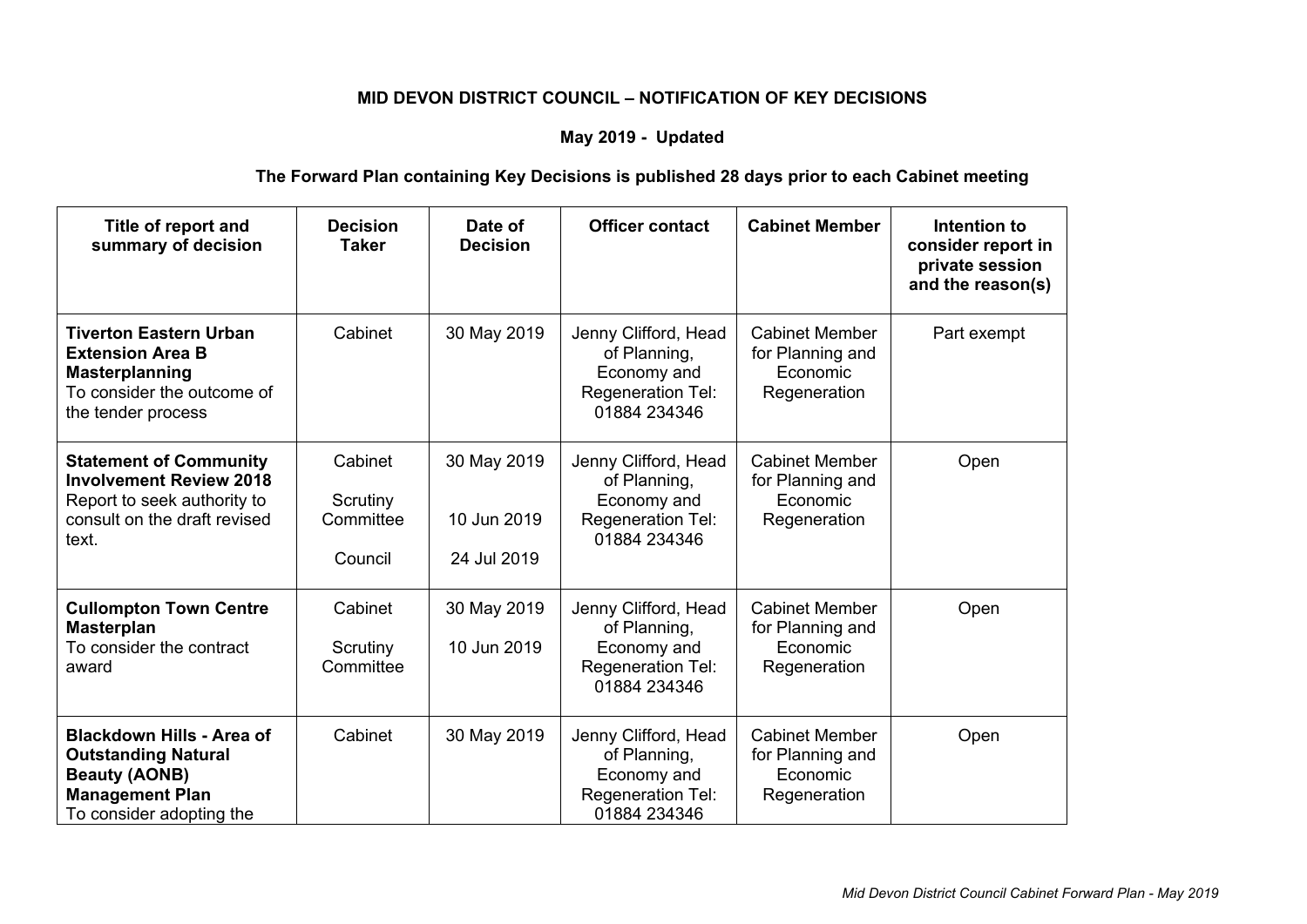| Title of report and<br>summary of decision                                                                                                                         | <b>Decision</b><br><b>Taker</b>  | Date of<br><b>Decision</b> | <b>Officer contact</b>                                                                   | <b>Cabinet Member</b>                                                                                          | Intention to<br>consider report in<br>private session<br>and the reason(s) |
|--------------------------------------------------------------------------------------------------------------------------------------------------------------------|----------------------------------|----------------------------|------------------------------------------------------------------------------------------|----------------------------------------------------------------------------------------------------------------|----------------------------------------------------------------------------|
| Management Plan following<br>the consultation process.                                                                                                             |                                  |                            |                                                                                          |                                                                                                                |                                                                            |
| <b>Housing Infrastructure</b><br><b>Fund</b><br>To consider a report seeking<br>a decision over Housing<br>Infrastructure Fund<br>agreements with Homes<br>England | Cabinet                          | 30 May 2019                | Jenny Clifford, Head<br>of Planning,<br>Economy and<br>Regeneration Tel:<br>01884 234346 | <b>Cabinet Member</b><br>for Planning and<br>Economic<br>Regeneration                                          | Fully exempt                                                               |
| <b>3 Rivers Developments</b><br><b>Limited - Annual Accounts</b><br>and Programme Update<br>To consider the annual<br>accounts and programme<br>update             | Cabinet                          | 30 May 2019                | Andrew Jarrett,<br>Deputy Chief<br>Executive (S151)<br>Tel: 01884 234242                 | <b>Cabinet Member</b><br>for Housing                                                                           | Part exempt                                                                |
| <b>Cullompton East and Culm</b><br><b>Garden Village</b><br>To consider Stage 1 public<br>consultation feedback                                                    | Cabinet                          | 30 May 2019                | Jenny Clifford, Head<br>of Planning,<br>Economy and<br>Regeneration Tel:<br>01884 234346 | <b>Cabinet Member</b><br>for Planning and<br>Economic<br>Regeneration<br>(Councillor<br>Richard<br>Chesterton) | Open                                                                       |
| <b>Greater Exeter Strategic</b><br><b>Plan for Consultation</b><br>To consider a report of the<br>Head of Planning, Economy                                        | Scrutiny<br>Committee<br>Cabinet | 10 Jun 2019<br>27 Jun 2019 | Jenny Clifford, Head<br>of Planning,<br>Economy and<br>Regeneration Tel:                 | <b>Cabinet Member</b><br>for Planning and<br>Economic<br>Regeneration                                          | Open                                                                       |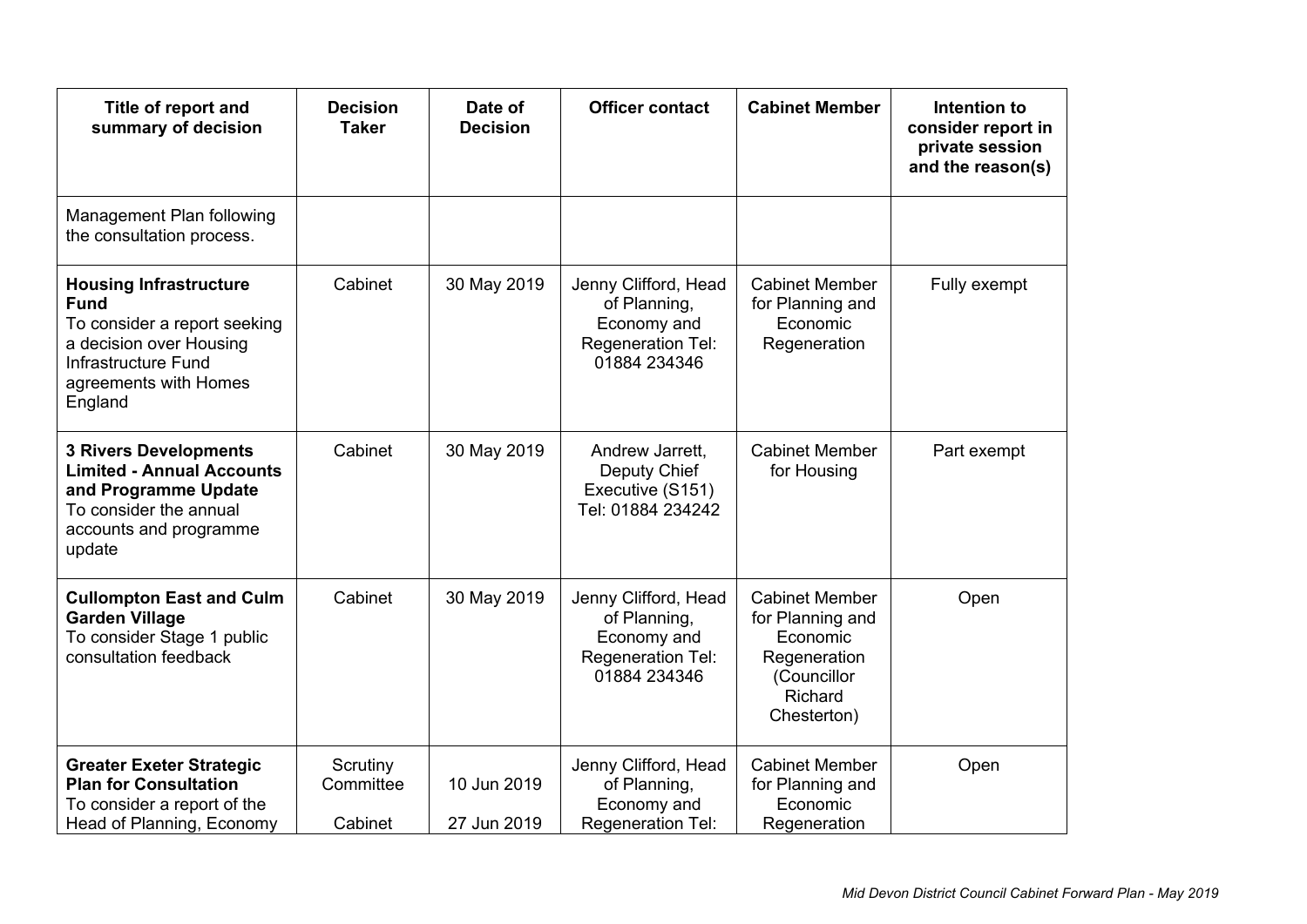| Title of report and<br>summary of decision                                                                                                                                                                                                       | <b>Decision</b><br><b>Taker</b>                          | Date of<br><b>Decision</b> | <b>Officer contact</b>                                                                     | <b>Cabinet Member</b>                                 | Intention to<br>consider report in<br>private session<br>and the reason(s) |
|--------------------------------------------------------------------------------------------------------------------------------------------------------------------------------------------------------------------------------------------------|----------------------------------------------------------|----------------------------|--------------------------------------------------------------------------------------------|-------------------------------------------------------|----------------------------------------------------------------------------|
| and Regeneration regarding<br>a draft strategic plan.                                                                                                                                                                                            |                                                          |                            | 01884 234346                                                                               |                                                       |                                                                            |
| <b>Environment Educational</b><br><b>Enforcement Policy</b><br>To receive a report from the<br><b>Group Manager of Street</b><br>Scene and Open Spaces on<br>the updates to the<br><b>Environment Education and</b><br><b>Enforcement Policy</b> | Environment<br>Policy<br>Development<br>Group<br>Cabinet | 11 Jun 2019<br>27 Jun 2019 | Stuart Noyce, Group<br>Manager for Street<br>Scene and Open<br>Spaces Tel: 01884<br>244635 | <b>Cabinet Member</b><br>for the<br>Environment       | Open                                                                       |
| <b>Play Area Safety</b><br><b>Inspection Policy</b><br>To receive a 3 year review<br>from the Director of<br>Operations of the Play Area<br><b>Safety Inspection Policy</b>                                                                      | Environment<br>Policy<br>Development<br>Group<br>Cabinet | 11 Jun 2019<br>27 Jun 2019 | Andrew Pritchard,<br>Director of<br><b>Operations Tel:</b><br>01884 234950                 | Leader of the<br>Council                              | Open                                                                       |
| <b>National Assistance Burial</b><br><b>Procedure</b><br>3 yearly review                                                                                                                                                                         | Environment<br>Policy<br>Development<br>Group<br>Cabinet | 11 Jun 2019<br>27 Jun 2019 | Andrew Jarrett,<br>Deputy Chief<br>Executive (S151)<br>Tel: 01884 234242                   | Leader of the<br>Council                              | Open                                                                       |
| <b>Market Schedule of Tolls</b><br>To receive a report<br>recommending a schedule of                                                                                                                                                             | Cabinet<br>Member for<br>Planning and                    | <b>June 2019</b>           | Adrian Welsh,<br>Group Manager for<br>Growth, Economy                                      | <b>Cabinet Member</b><br>for Planning and<br>Economic | Open                                                                       |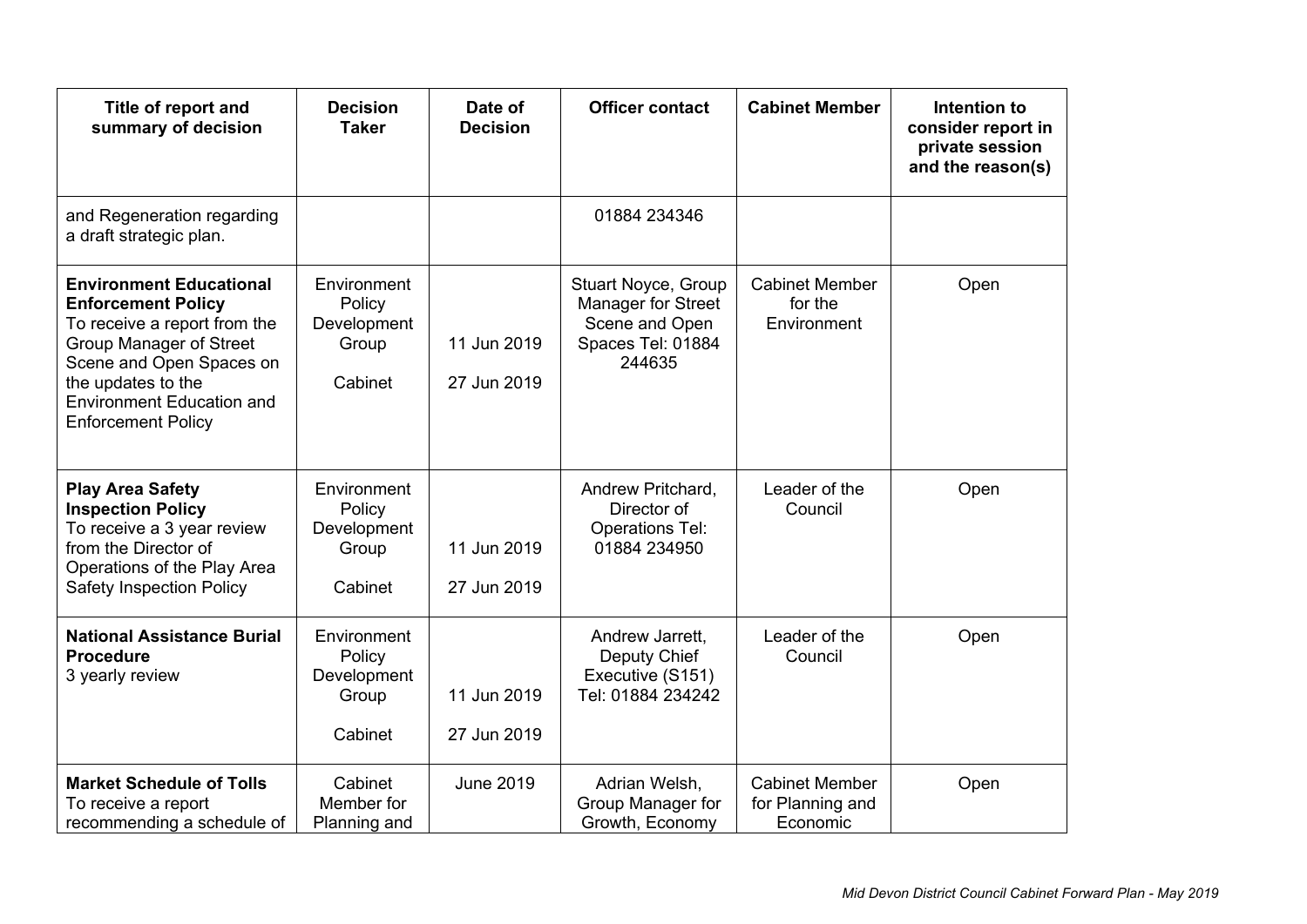| Title of report and<br>summary of decision                                                                                                                                                                                                                                                                                                     | <b>Decision</b><br><b>Taker</b>                                 | Date of<br><b>Decision</b>                | <b>Officer contact</b>                                                                   | <b>Cabinet Member</b>                                                 | Intention to<br>consider report in<br>private session<br>and the reason(s) |
|------------------------------------------------------------------------------------------------------------------------------------------------------------------------------------------------------------------------------------------------------------------------------------------------------------------------------------------------|-----------------------------------------------------------------|-------------------------------------------|------------------------------------------------------------------------------------------|-----------------------------------------------------------------------|----------------------------------------------------------------------------|
| market tolls for 2019/20.                                                                                                                                                                                                                                                                                                                      | Economic<br>Regeneration                                        |                                           | and Delivery Tel:<br>01884 234398                                                        | Regeneration                                                          |                                                                            |
| <b>Market Rights Policy</b><br>To receive a report<br>presenting the Market Rights<br>Policy                                                                                                                                                                                                                                                   | Economy<br>Policy<br>Development<br>Group<br>Cabinet<br>Council | 13 Jun 2019<br>27 Jun 2019<br>24 Jul 2019 | Stephen Walford,<br><b>Chief Executive Tel:</b><br>01884 234201                          | <b>Cabinet Member</b><br>for Planning and<br>Economic<br>Regeneration | Open                                                                       |
| <b>Cost Recovery &amp;</b><br><b>Commercialisation in</b><br>Growth, Economy &<br><b>Delivery</b><br>To receive a report<br>presenting Members with<br>steps to introduce cost<br>recovery into the Growth,<br><b>Economy and Delivery</b><br>Service and to look at issues<br>relating to further<br>commercialisation within the<br>service. | Economy<br>Policy<br>Development<br>Group<br>Cabinet            | 13 Jun 2019<br>27 Jun 2019                | Jenny Clifford, Head<br>of Planning,<br>Economy and<br>Regeneration Tel:<br>01884 234346 | <b>Cabinet Member</b><br>for Planning and<br>Economic<br>Regeneration | Open                                                                       |
| <b>Pets and Animals Policy</b><br>To consider a revised policy.                                                                                                                                                                                                                                                                                | <b>Homes Policy</b><br>Development<br>Group                     | 18 Jun 2019                               | Andrew Pritchard,<br>Director of<br><b>Operations Tel:</b><br>01884 234950               | <b>Cabinet Member</b><br>for Housing                                  | Open                                                                       |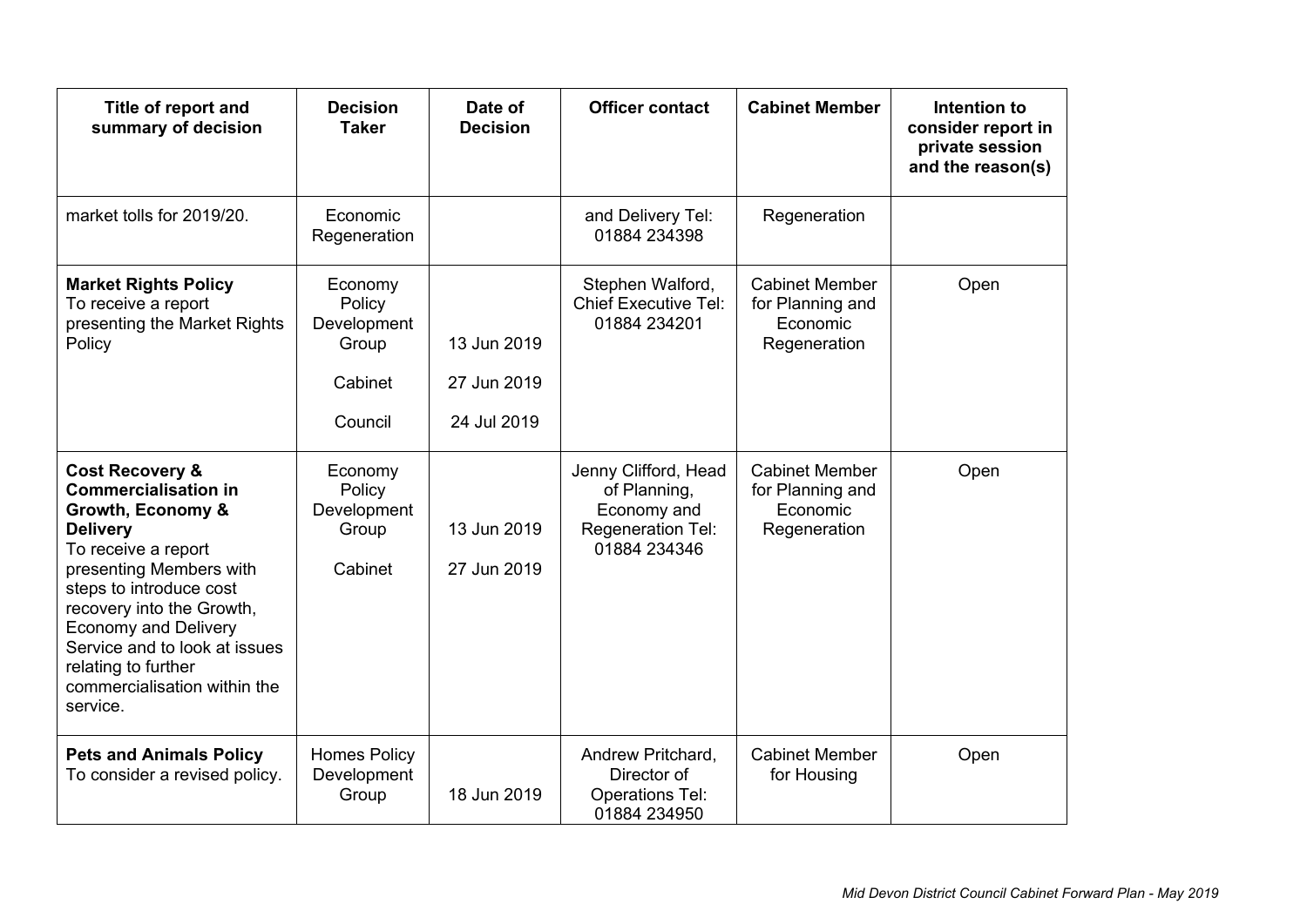| Title of report and<br>summary of decision                                                                                                                                                                       | <b>Decision</b><br><b>Taker</b>                        | Date of<br><b>Decision</b> | <b>Officer contact</b>                                                                                          | <b>Cabinet Member</b>                                                    | Intention to<br>consider report in<br>private session<br>and the reason(s) |
|------------------------------------------------------------------------------------------------------------------------------------------------------------------------------------------------------------------|--------------------------------------------------------|----------------------------|-----------------------------------------------------------------------------------------------------------------|--------------------------------------------------------------------------|----------------------------------------------------------------------------|
|                                                                                                                                                                                                                  | Cabinet                                                | 27 Jun 2019                |                                                                                                                 |                                                                          |                                                                            |
| <b>Hoarding Policy</b><br>To consider a revised policy.                                                                                                                                                          | <b>Homes Policy</b><br>Development<br>Group<br>Cabinet | 18 Jun 2019<br>27 Jun 2019 | Andrew Pritchard,<br>Director of<br><b>Operations Tel:</b><br>01884 234950                                      | <b>Cabinet Member</b><br>for Housing                                     | Open                                                                       |
| <b>Harassment Policy</b><br>To consider a revised policy.                                                                                                                                                        | <b>Homes Policy</b><br>Development<br>Group<br>Cabinet | 18 Jun 2019<br>27 Jun 2019 | Andrew Pritchard,<br>Director of<br><b>Operations Tel:</b><br>01884 234950                                      | <b>Cabinet Member</b><br>for Housing                                     | Open                                                                       |
| <b>Allocations Policy and</b><br><b>Procedures</b><br>To consider a revised policy.                                                                                                                              | <b>Homes Policy</b><br>Development<br>Group<br>Cabinet | 18 Jun 2019<br>27 Jun 2019 | Andrew Pritchard,<br>Director of<br><b>Operations Tel:</b><br>01884 234950                                      | <b>Cabinet Member</b><br>for Housing                                     | Open                                                                       |
| <b>Regulation of Investigatory</b><br><b>Powers</b><br>To receive the annual review<br>of Regulation of Investigatory<br>Powers from the Director of<br>Corporate Affairs and<br><b>Business Transformation.</b> | Community<br>Policy<br>Development<br>Group<br>Cabinet | 25 Jun 2019<br>25 Jul 2019 | Jill May, Director of<br><b>Corporate Affairs</b><br>and Business<br><b>Transformation Tel:</b><br>01884 234381 | Cabinet for the<br>Working<br>Environment and<br><b>Support Services</b> | Open                                                                       |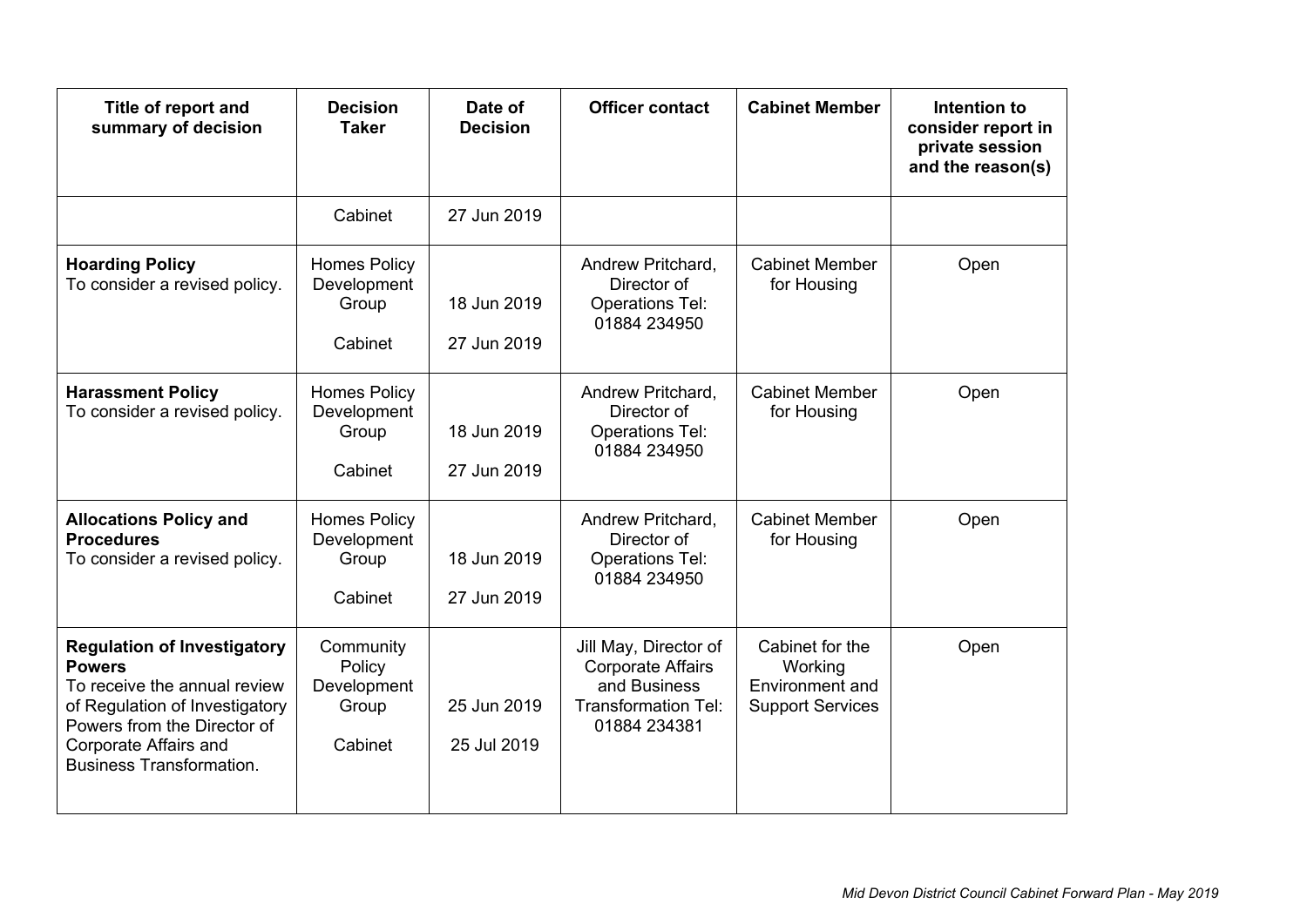| Title of report and<br>summary of decision                                                                                                                                | <b>Decision</b><br><b>Taker</b> | Date of<br><b>Decision</b> | <b>Officer contact</b>                                                                                         | <b>Cabinet Member</b>                                                 | Intention to<br>consider report in<br>private session<br>and the reason(s) |
|---------------------------------------------------------------------------------------------------------------------------------------------------------------------------|---------------------------------|----------------------------|----------------------------------------------------------------------------------------------------------------|-----------------------------------------------------------------------|----------------------------------------------------------------------------|
| <b>Design Supplementary</b><br><b>Planning Document</b><br>To consider a report seeking<br>approval to consult on the<br>draft Supplementary<br><b>Planning Document.</b> | Cabinet                         | 27 Jun 2019                | Jenny Clifford, Head<br>of Planning,<br>Economy and<br>Regeneration Tel:<br>01884 234346                       | <b>Cabinet Member</b><br>for Planning and<br>Economic<br>Regeneration | Open                                                                       |
| <b>S106 Governance</b><br>To agree governance<br>arrangements for S106<br>agreements                                                                                      | Cabinet                         | 27 Jun 2019                | Jenny Clifford, Head<br>of Planning,<br>Economy and<br>Regeneration Tel:<br>01884 234346                       | <b>Cabinet Member</b><br>for Planning and<br>Economic<br>Regeneration | Open                                                                       |
| <b>Beech Road, Tiverton -</b><br><b>Design and Build Tender</b><br>To consider the award of the<br>tender                                                                 | Cabinet                         | 27 Jun 2019                | Andrew Jarrett,<br>Deputy Chief<br>Executive (S151)<br>Tel: 01884 234242                                       | <b>Cabinet Member</b><br>for Housing                                  | Part exempt                                                                |
| <b>Data Protection Policy</b><br>To consider the policy as<br>part of an annual review                                                                                    | Cabinet                         | 27 Jun 2019                | Catherine Yandle,<br>Group Manager for<br>Performance,<br>Governance and<br>Data Security Tel:<br>01884 234975 | Leader of the<br>Council                                              | Open                                                                       |
| <b>Revenue and Capital</b><br><b>Outturn</b><br>To consider a report<br>presenting the revenue and<br>capital outturn figures for the                                     | Cabinet                         | 27 Jun 2019                | Andrew Jarrett,<br>Deputy Chief<br>Executive (S151)<br>Tel: 01884 234242                                       | <b>Cabinet Member</b><br>for Finance                                  | Open                                                                       |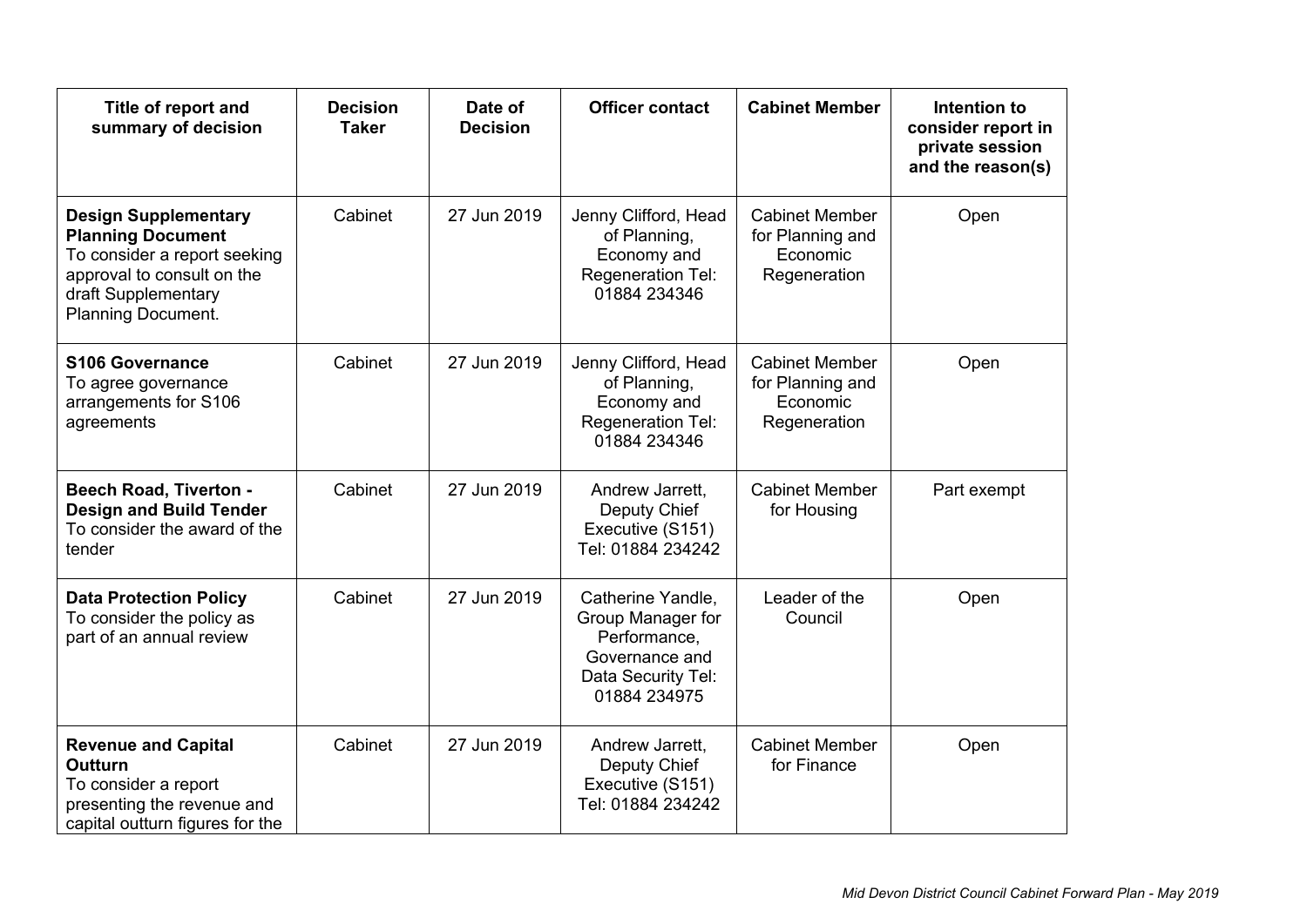| Title of report and<br>summary of decision                                                                                                                                            | <b>Decision</b><br><b>Taker</b>             | Date of<br><b>Decision</b> | <b>Officer contact</b>                                                                                           | <b>Cabinet Member</b>                  | Intention to<br>consider report in<br>private session<br>and the reason(s) |
|---------------------------------------------------------------------------------------------------------------------------------------------------------------------------------------|---------------------------------------------|----------------------------|------------------------------------------------------------------------------------------------------------------|----------------------------------------|----------------------------------------------------------------------------|
| financial year 2018/19                                                                                                                                                                |                                             |                            |                                                                                                                  |                                        |                                                                            |
| <b>Annual Treasury</b><br><b>Management Report</b><br>To consider a report<br>providing members with a<br>review of activities and the<br>actual prudential treasury<br>indicators    | Cabinet<br>Council                          | 27 Jun 2019<br>24 Jul 2019 | Andrew Jarrett,<br>Deputy Chief<br>Executive (S151)<br>Tel: 01884 234242                                         | <b>Cabinet Member</b><br>for Finance   | Open                                                                       |
| <b>Freedom of Information</b><br><b>Policy</b><br>To consider the policy as<br>part of an annual review                                                                               | Cabinet                                     | 27 Jun 2019                | Catherine Yandle,<br>Group Manager for<br>Performance,<br>Governance and<br>Data Security Tel:<br>01884 234975   | Leader of the<br>Council               | Open                                                                       |
| <b>Tiverton Regeneration</b><br><b>Scheme - works to Fore</b><br><b>Street and the market</b><br>access - Award of Contract<br>To approve the outcome of<br>the procurement exercise. | Cabinet                                     | 25 Jul 2019                | Andrew Busby,<br>Group Manager for<br><b>Corporate Property</b><br>and Commercial<br>Assets Tel: 01884<br>234948 | <b>Cabinet Member</b><br>for Housing   | Part exempt                                                                |
| <b>Income Management</b><br><b>Policy</b><br>To consider a revised policy.                                                                                                            | <b>Homes Policy</b><br>Development<br>Group | 13 Aug 2019                | Andrew Pritchard,<br>Director of<br><b>Operations Tel:</b><br>01884 234950                                       | <b>Cabinet Member</b><br>for Housing ( | Open                                                                       |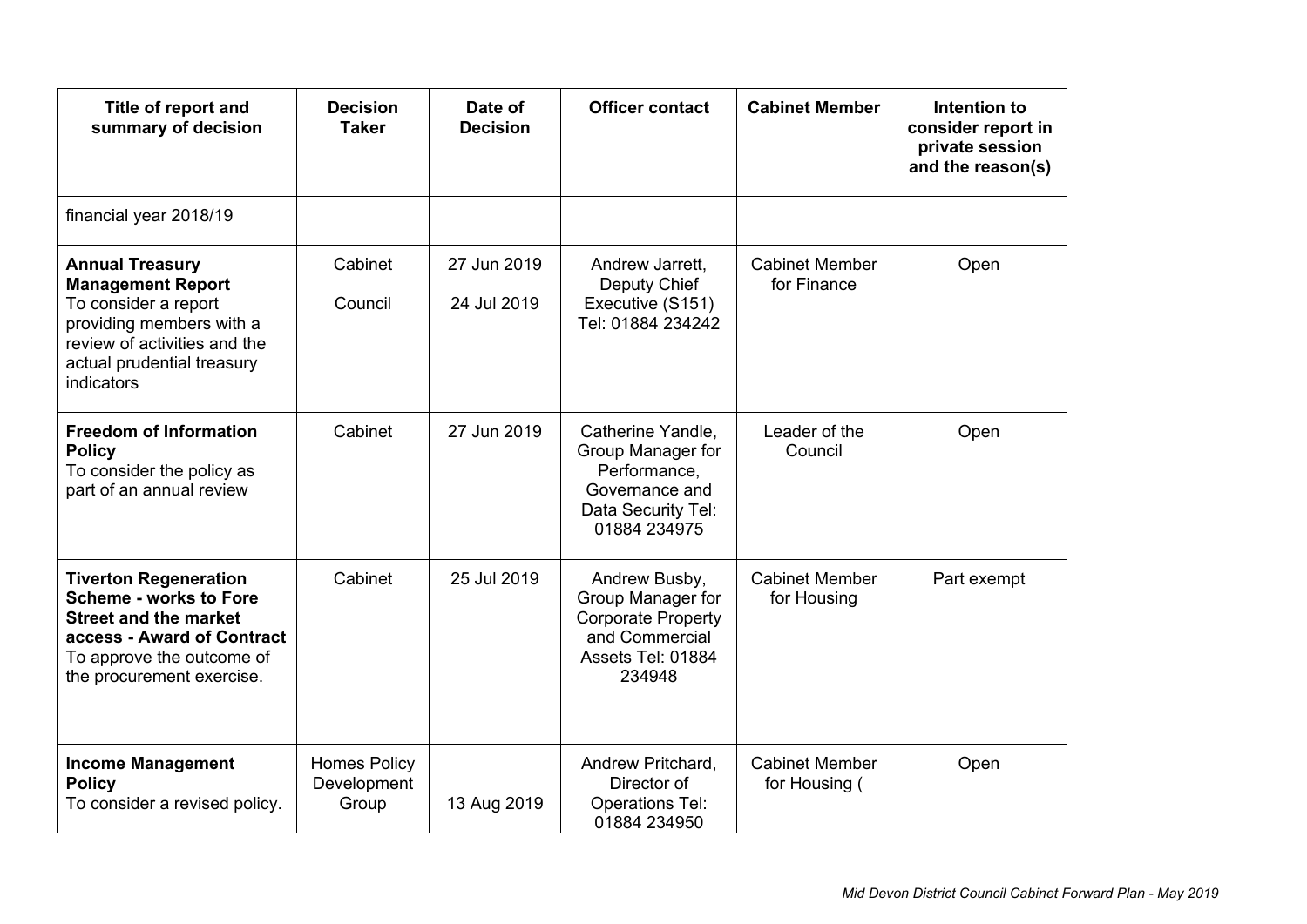| Title of report and<br>summary of decision                                                                                                                                                                                                       | <b>Decision</b><br><b>Taker</b>                        | Date of<br><b>Decision</b> | <b>Officer contact</b>                                                                                          | <b>Cabinet Member</b>                                                    | Intention to<br>consider report in<br>private session<br>and the reason(s) |
|--------------------------------------------------------------------------------------------------------------------------------------------------------------------------------------------------------------------------------------------------|--------------------------------------------------------|----------------------------|-----------------------------------------------------------------------------------------------------------------|--------------------------------------------------------------------------|----------------------------------------------------------------------------|
|                                                                                                                                                                                                                                                  | Cabinet                                                | 22 Aug 2019                |                                                                                                                 |                                                                          |                                                                            |
| <b>Homelessness Strategy</b>                                                                                                                                                                                                                     | <b>Homes Policy</b><br>Development<br>Group<br>Cabinet | 13 Aug 2019<br>22 Aug 2019 | Andrew Pritchard,<br>Director of<br><b>Operations Tel:</b><br>01884 234950                                      | <b>Cabinet Member</b><br>for Housing                                     | Open                                                                       |
| <b>Corporate Asbestos Policy</b><br>To consider a revised policy.                                                                                                                                                                                | <b>Homes Policy</b><br>Development<br>Group<br>Cabinet | 13 Aug 2019<br>22 Aug 2019 | Andrew Pritchard,<br>Director of<br><b>Operations Tel:</b><br>01884 234950                                      | <b>Cabinet Member</b><br>for Housing                                     | Open                                                                       |
| <b>Single Equalities Policy</b><br>and Equality Objective<br>To receive the annual review<br>of the Single Equalities<br>Policy and Equality Objective<br>from the Director of<br><b>Corporate Affairs and</b><br><b>Business Transformation</b> | Community<br>Policy<br>Development<br>Group<br>Cabinet | 20 Aug 2019<br>19 Sep 2019 | Jill May, Director of<br><b>Corporate Affairs</b><br>and Business<br><b>Transformation Tel:</b><br>01884 234381 | Cabinet for the<br>Working<br>Environment and<br><b>Support Services</b> | Open                                                                       |
| <b>Housing Revenue Account</b><br><b>Asset Management</b><br><b>Strategy</b><br>To<br>consider<br>revised<br>a<br>strategy.                                                                                                                      | <b>Homes Policy</b><br>Development<br>Group<br>Cabinet | 1 Oct 2019<br>17 Oct 2019  | Andrew Pritchard,<br>Director of<br><b>Operations Tel:</b><br>01884 234950                                      | <b>Cabinet Member</b><br>for Housing                                     | Open                                                                       |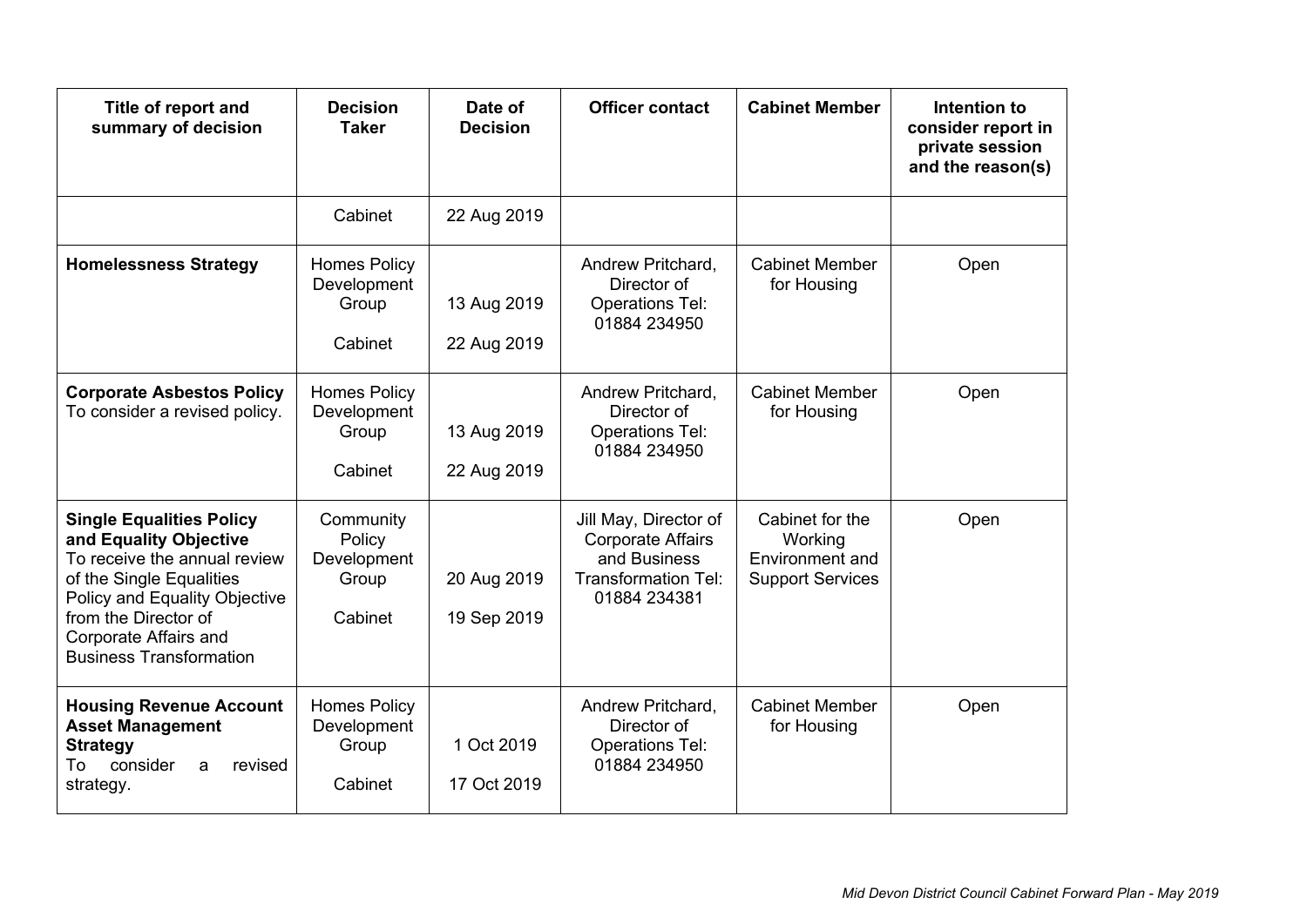| Title of report and<br>summary of decision                                                                                                                                                                                                                                                                                 | <b>Decision</b><br><b>Taker</b>                        | Date of<br><b>Decision</b> | <b>Officer contact</b>                                                                                       | <b>Cabinet Member</b>                                                    | Intention to<br>consider report in<br>private session<br>and the reason(s) |
|----------------------------------------------------------------------------------------------------------------------------------------------------------------------------------------------------------------------------------------------------------------------------------------------------------------------------|--------------------------------------------------------|----------------------------|--------------------------------------------------------------------------------------------------------------|--------------------------------------------------------------------------|----------------------------------------------------------------------------|
| <b>Compensation Policy</b><br>To consider a revised policy.                                                                                                                                                                                                                                                                | <b>Homes Policy</b><br>Development<br>Group<br>Cabinet | 1 Oct 2019<br>23 Oct 2019  | Andrew Pritchard,<br>Director of<br><b>Operations Tel:</b><br>01884 234950                                   | <b>Cabinet Member</b><br>for Housing                                     | Open                                                                       |
| <b>Community Safety</b><br><b>Partnership</b><br>To consider a report from the<br>group Manager for Public<br><b>Health and Regulatory</b><br>Services outlining the<br><b>Council's Community Safety</b><br>Action Plan, and to seek<br>Members recommendation to<br>acknowledge and accept the<br>priorities action plan | Community<br>Policy<br>Development<br>Group<br>Cabinet | 8 Oct 2019<br>17 Oct 2019  | Simon Newcombe,<br>Group Manager for<br>Public Health and<br><b>Regulatory Services</b><br>Tel: 01884 244615 | <b>Cabinet Member</b><br>for Community<br><b>Well Being</b>              | Open                                                                       |
| <b>Design Supplementary</b><br><b>Planning Document - post</b><br>consultation<br>To consider the<br><b>Supplementary Planning</b><br>Document post consultation                                                                                                                                                           | Cabinet                                                | 27 Jun 2019                | Jenny Clifford, Head<br>of Planning,<br>Economy and<br>Regeneration Tel:<br>01884 234346                     | <b>Cabinet Member</b><br>for Planning and<br>Economic<br>Regeneration    | Open                                                                       |
| <b>Cleaning Contractors</b><br>To approve the outcome of<br>the procurement exercise.                                                                                                                                                                                                                                      | Cabinet                                                | 17 Oct 2019                | Andrew Jarrett,<br>Deputy Chief<br>Executive (S151)<br>Tel: 01884 234242                                     | Cabinet for the<br>Working<br>Environment and<br><b>Support Services</b> | Open                                                                       |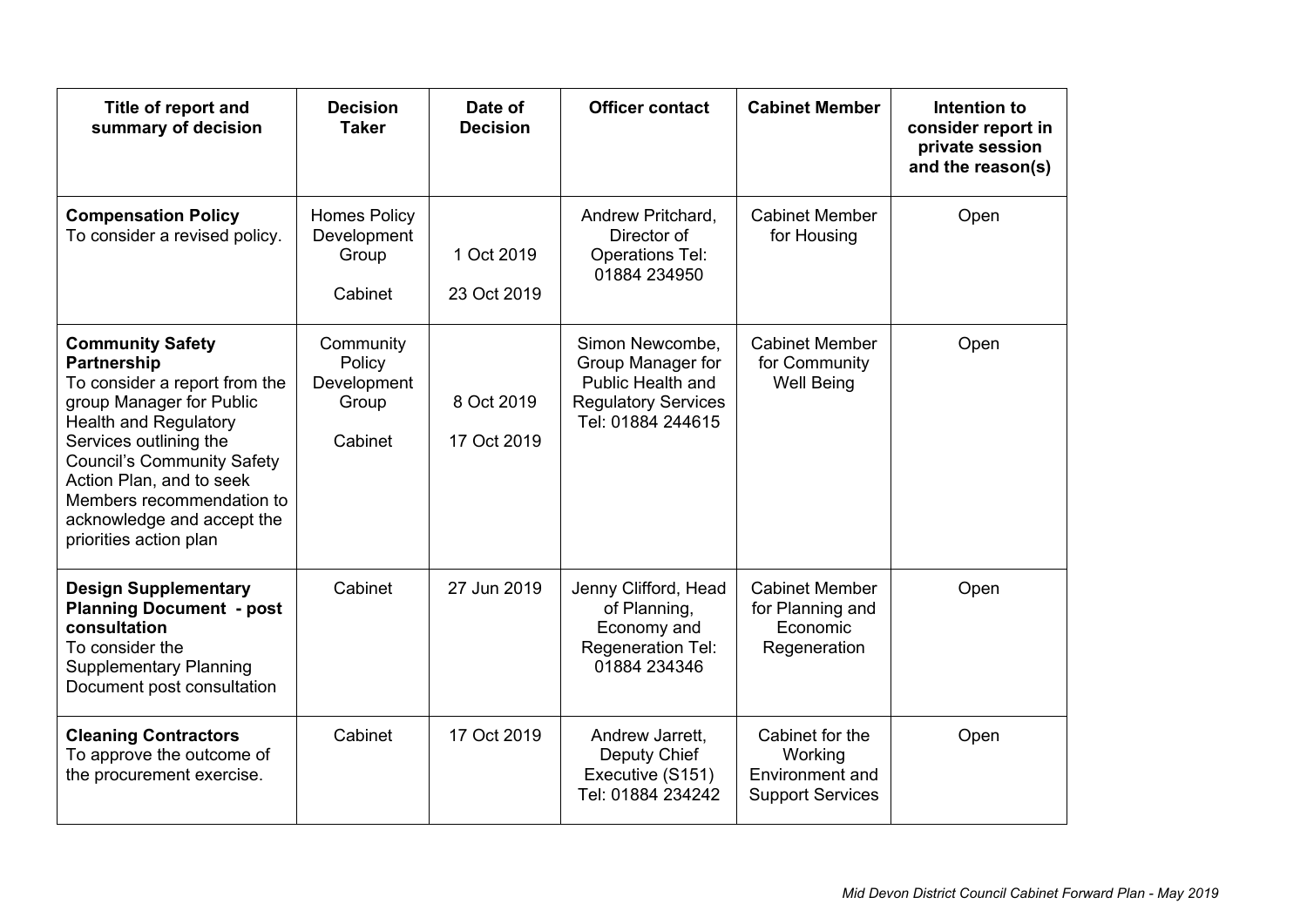| Title of report and<br>summary of decision                                                                                                                                                                       | <b>Decision</b><br><b>Taker</b>                        | Date of<br><b>Decision</b> | <b>Officer contact</b>                                                     | <b>Cabinet Member</b>                | Intention to<br>consider report in<br>private session<br>and the reason(s) |
|------------------------------------------------------------------------------------------------------------------------------------------------------------------------------------------------------------------|--------------------------------------------------------|----------------------------|----------------------------------------------------------------------------|--------------------------------------|----------------------------------------------------------------------------|
| <b>Treasury Management</b><br><b>Strategy and Mid Year</b><br><b>Review</b><br>To consider a report with<br>information regarding the<br>treasury performance in the<br>first 6 months of the<br>municipal year. | Cabinet<br>Council                                     | 21 Nov 2019<br>8 Jan 2020  | Andrew Jarrett,<br>Deputy Chief<br>Executive (S151)<br>Tel: 01884 234242   | <b>Cabinet Member</b><br>for Finance | Open                                                                       |
| <b>Domestic Abuse Policy</b><br>To consider a revised policy.                                                                                                                                                    | <b>Homes Policy</b><br>Development<br>Group<br>Cabinet | 3 Dec 2019<br>19 Dec 2019  | Andrew Pritchard,<br>Director of<br><b>Operations Tel:</b><br>01884 234950 | <b>Cabinet Member</b><br>for Housing | Open                                                                       |
| <b>Improvements to Council</b><br><b>Property Policy</b><br>To consider a revised policy.                                                                                                                        | <b>Homes Policy</b><br>Development<br>Group<br>Cabinet | 3 Dec 2019<br>19 Dec 2019  | Andrew Pritchard,<br>Director of<br><b>Operations Tel:</b><br>01884 234950 | <b>Cabinet Member</b><br>for Housing | Open                                                                       |
| <b>ASB Policy and</b><br><b>Procedures</b>                                                                                                                                                                       | <b>Homes Policy</b><br>Development<br>Group<br>Cabinet | 3 Dec 2019<br>19 Dec 2019  | Andrew Pritchard,<br>Director of<br><b>Operations Tel:</b><br>01884 234950 | <b>Cabinet Member</b><br>for Housing | Open                                                                       |
| <b>Leasehold Management</b><br><b>Policy</b>                                                                                                                                                                     | <b>Homes Policy</b><br>Development<br>Group            | 3 Dec 2019                 | Andrew Pritchard,<br>Director of<br><b>Operations Tel:</b>                 | <b>Cabinet Member</b><br>for Housing | Open                                                                       |